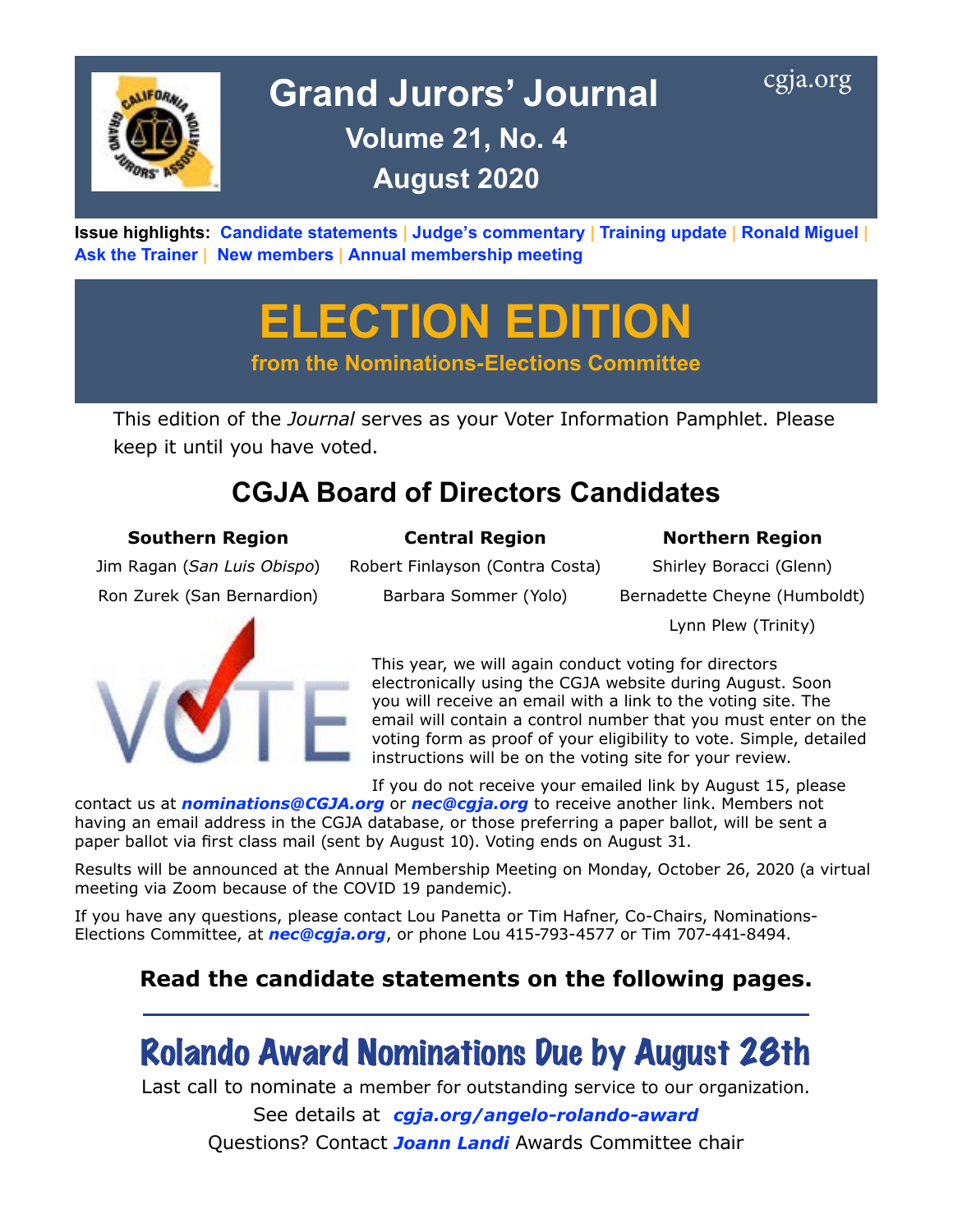## **Director Candidate Statements**

### <span id="page-1-0"></span>**Southern Region**

#### **Jim Ragan** (San Luis Obispo)

I began my second "career" (little was I to know) with CGJA as a grand juror trainer in 2011. I continue as a trainer. I am now one of our lead on-site trainers and head two training topics: Grand Jury Reports and Collegiality.

I was a member of the CGJA Board of Directors from 2011 to 2018, serving as board secretary. I have been a member of almost all CGJA standing committees. I continue to serve on many. I currently chair the Public Relations Committee and the Membership and Chapter Relations Committee.



I was president of the San Luis Obispo County chapter for six years. I know how important chapters are to CGJA.

Looking to our CGJA future, my priorities are to (1) fully support our training program and chapters, (2) continue to increase our membership, and (3) make the grand jury more visible among counties throughout California. I hope that my return to the board (undoubtedly for the last time) will help me better promote my priorities.



#### **Ron Zurek** (San Bernardino)

I have been a member of CGJA for over four years. I served on the 2016- 2017 San Bernardino County Grand Jury and chaired the County and Editorial Committees. I am a retired banker with over 35 years of finance experience managing branch offices for several regional and community banks where I processed, underwrote and approved all types of personal and business loans.

I started getting more involved in CGJA by serving on the Website Revitalization Committee and participated in the planning and rollover of the newly formatted website over two years ago. I serve as the chair of the Finance Committee and I am your assistant webmaster. I served on the

Nominations-Elections Committee last year and was the primary website contact that introduced online voting for the annual election for the last year. I just completed my first two-year term as a director of the South Region.

I am a member and a director of the San Bernardino County Grand Jurors Association since 2016. I helped the organization get back on track with their financial and statement filings with official agencies.

I look forward to serving you for another two-year term and I would appreciate your vote of support and confidence.

# **Central Region Robert Finlayson** (Contra Costa)

With the vast new concerns arising out of the Covid 19 situation, and a time of extreme partisanship, the grand jury system will become of increasing importance as the unbiased watchdog of local government. The goals of attracting the best possible candidates and training them on how to investigate and make practical, well researched and objectively reasoned recommendations will become even more critical.

Assisting in the orientation of prospective jurors for the last three years provided me with a current insight as to their concerns and perceptions about grand juries and ideas on how we could attract more diverse and qualified candidates. Having attended meetings with other chapters from neighboring counties, I have seen the benefits of combining experiences



and talent from several counties to improve the effectiveness of the grand jury system.

*continued on the next page*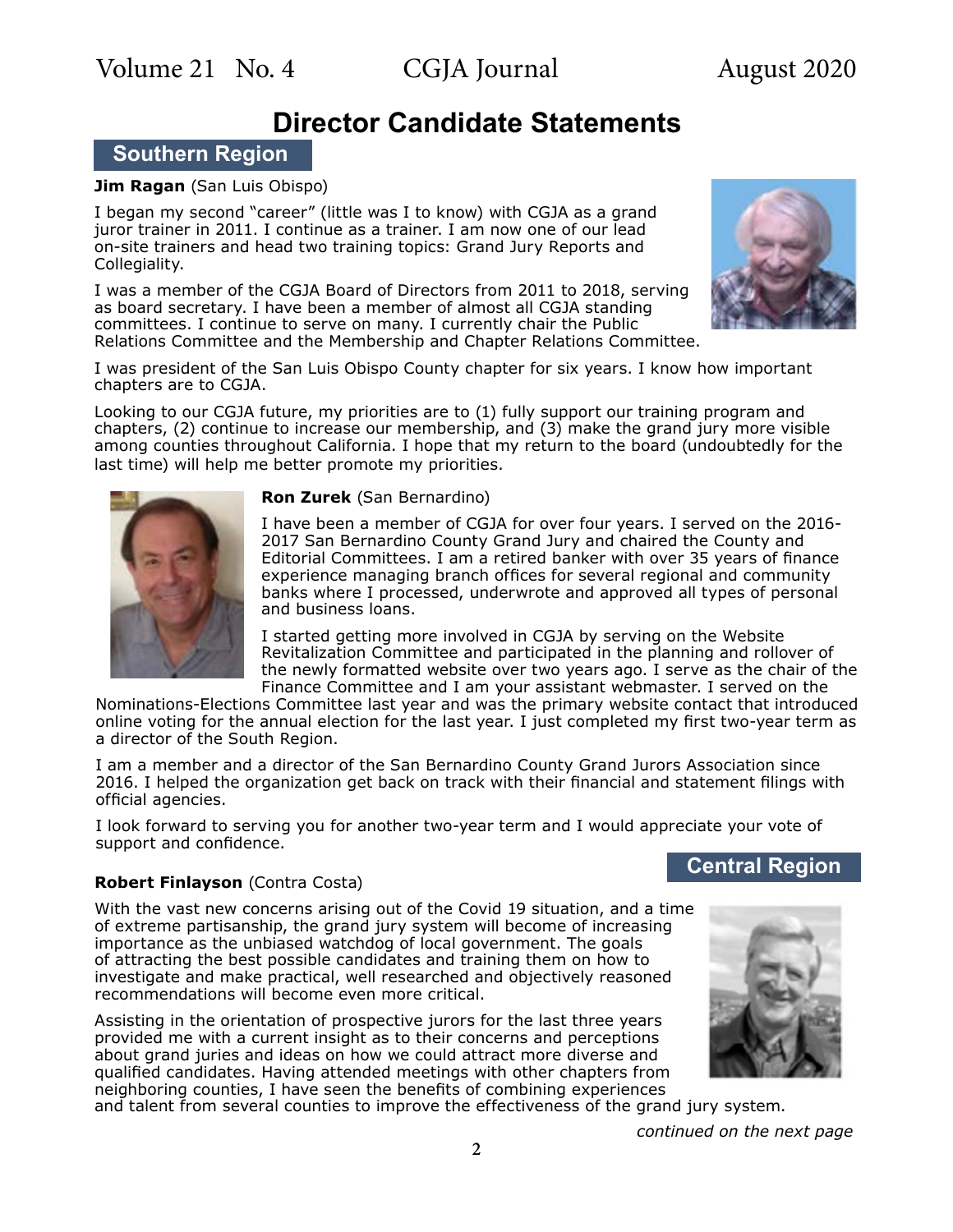#### *continued from preceing page –* **Finlayson**

Working with state CGJA, I would like to explore ways in which an external organization, such as the University of California, could assist in gathering, analyzing and reporting out on the trends and accepted recommendations from all the annual published grand jury reports, and determine if this concept is feasible, worthwhile and sustainable.

My four years' experience as a trainer for the CGJA has shown me how varied are the approaches each county takes. I would strive, as director for the Central Region, to use the best practices approach to help all counties constantly improve their work produict, as well as vigorously following up on prior reports to ensure the actions agreed upon have been imeplemented.

#### **Barbara Sommer** (Yolo)

I would very much like to continue my service as a director and as secretary to the board.

I am a native Californian, educated in the state, retired from UC Davis (Lecturer in Psychology); and have lived in southern California, the bay area, and currently reside in the central valley. These factors contribute to my knowledge and appreciation of the needs and challenges of our state and of our region.

With regard to CGJA, I became active following two terms on the Yolo County Grand Jury (2008-10, foreperson the second term). I have been the chair of

the Awards Committee and continue to chair its Excellence in Reporting subcommittee. I am a member of the Public Relations Committee and edit this bimonthly Grand Jurors' Journal.

I have been very impressed by the CGJA's laying out a roadmap with the various routes open to the courts with regard to continuing grand jury function without a serious pause. In my role as director, I would continue to actively encourage this type of endeavor. Our role as a protector of impartial democratic institutions seems particularly important at this time.

### **Northern Region**

### **Bernadette Cheyne (Humboldt)**

I served on the Humboldt County Civil Grand Jury for two years, from 2016-2018, the second year as its foreperson. It was a very worthwhile experience where I learned a great deal about local governments and the positive impact the grand jury can have on their operations. These experiences led to my ongoing involvement with the CGJA, including my work as a CGJA trainer.

My interest in serving on the CGJA Board stems in part from the importance of the grand jury system in providing oversight for and recommending improvements to our local governments. Equally as compelling is the collaborative element. I have spent much of my life

working in theatre and as a teacher in the California State University system, both of which involve engaging in effective teamwork to accomplish something of value. Serving as a member of the CGJA Board would provide a continuation of the collaborative experience through working with others to further its mission "To promote, preserve, and support the grand jury system through training, education, and outreach."

Areas of importance where I believe I can make useful contributions include my continuing participation in the training aspects of the organization, working on strategies to increase public awareness of and participation in the grand jury system, and promoting initiatives to increase the accountability of government agencies in responding to and implementing recommendations from grand jury reports. I look forward to my continued involvement with CGJA in whatever capacity best serves the organization.



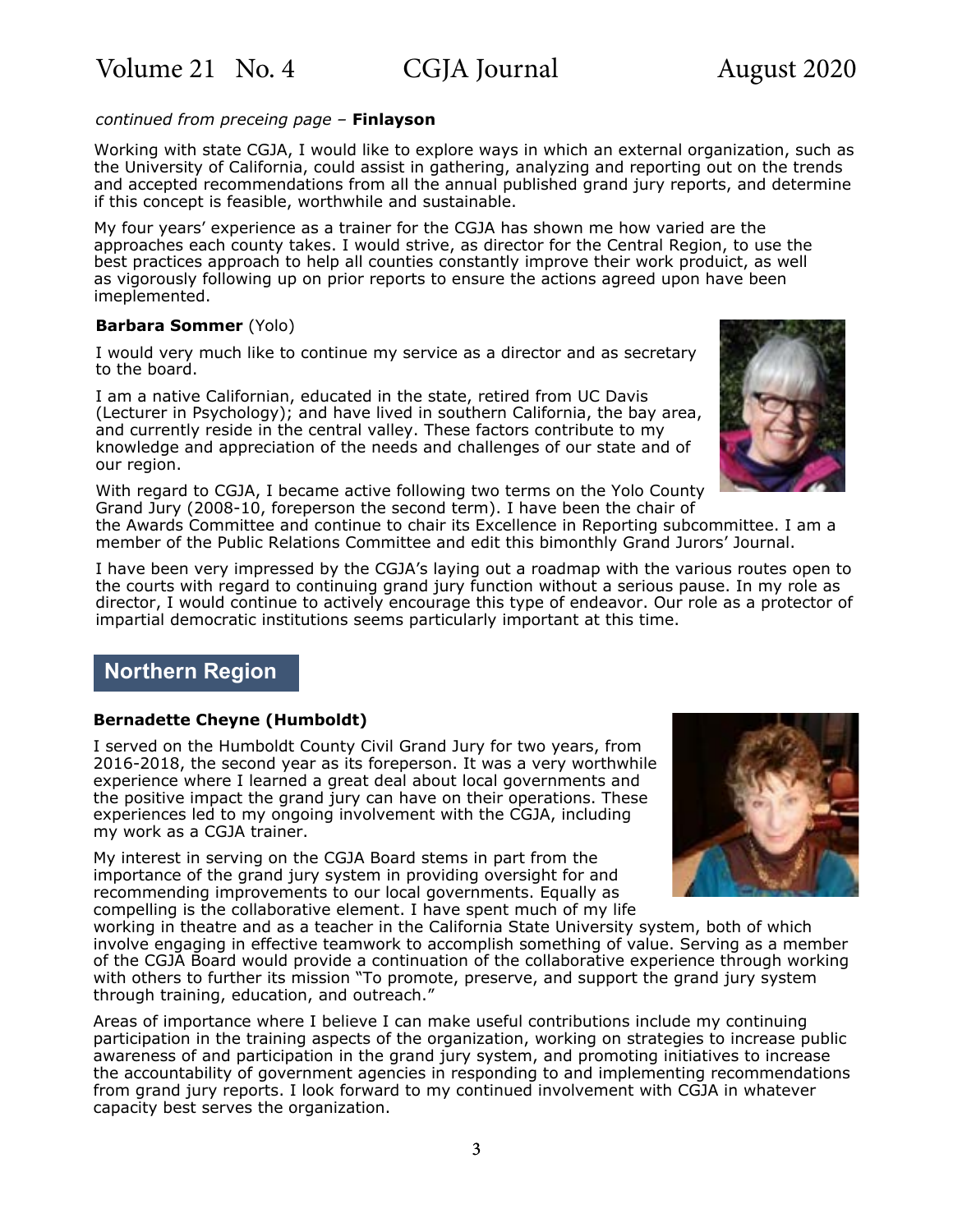Volume 21 No. 4 CGJA Journal August 2020

#### **Shirley Boracci (Glenn)**

My goal would be to make the public aware of what the grand Jury does, time requirements, commitment to completing a full term and enjoying the attention put into each final report. I am currently president of the Glenn County Alumni Chapter of CGJA. We recently organized our chapter and received our Certificate of Affiliation at the annual conference in October 2019.

Our goal for the chapter is to educate our community on the workings of the grand jury. We put together a PowerPoint which we take to service groups, churches, schools, etc. relating to the workings of the jury, time



commitment etc. We have also created a PowerPoint for new jury members. It is a follow-up to the CGJA training that includes local/county department heads names and contact information and it will be updated each year.

Previously I have been on five grand juries, most recent was in 2018-2019 of which I was foreperson. I am currently on CGJA Program Administration Subcommittee where I am learning more and more valued information. I enjoy community volunteering.



#### **Lynn Plew (Trinity)**

It is my great pleasure to share important goals for the CGJA. In all areas of the professional sector, training is considered of greatest importance. Training for members of the CGJA is no different. By providing training in local areas, it allows volunteer grand jury members to attend while keeping the cost of the training to a minimum. In addition, it provides for discussions and questions specific to the area, making the training more valuable and meaningful to the attendees and the trainers. At this point in my life I am able and more than willing to travel throughout the state to help in trainings as needed.

Reviewing the CGJA purpose and goals statements, I believe that I can support and help with statement number 6 in its relation to informing,

recruiting, and retaining grand jury members. As a past school board member and longtime PTA member, I know the importance of providing information to our youth so that they can make meaningful connections to their community. After all, it is our public education's duty to grow and support productive members of our society. As a past and current active participant with my school community, I believe that I can help build a bridge between the school administration and the grand jury to integrate curriculum, workshops, guest speakers and potential fields trips to increase the awareness and importance of local grand juries.

Thank you for considering me for the position of directorship.

# **Recent Board Actions**

#### **Board Meeting, June 23, 2020**

Directed that the 2020 CGJA Annual Membership Meeting for our members be conducted via Zoom on Monday, October 26, 2020.

Approved 2020 Director Election Ballots.

*All approved board meeting minutes are available on the CGJA* **[website](https://cgja.org/board-minutes)***.*

#### *[Barbara Sommer](mailto:basommer%40ucdavis.edu?subject=CGJA%20Secretary), Secretary*

**NOTE**: We encourage members to attend meetings of the board of directors. They are held on the fourth Tuesday of the month via teleconferencing (no meetings in July and rarely in December). **[Read more](https://cgja.org/current-agenda).**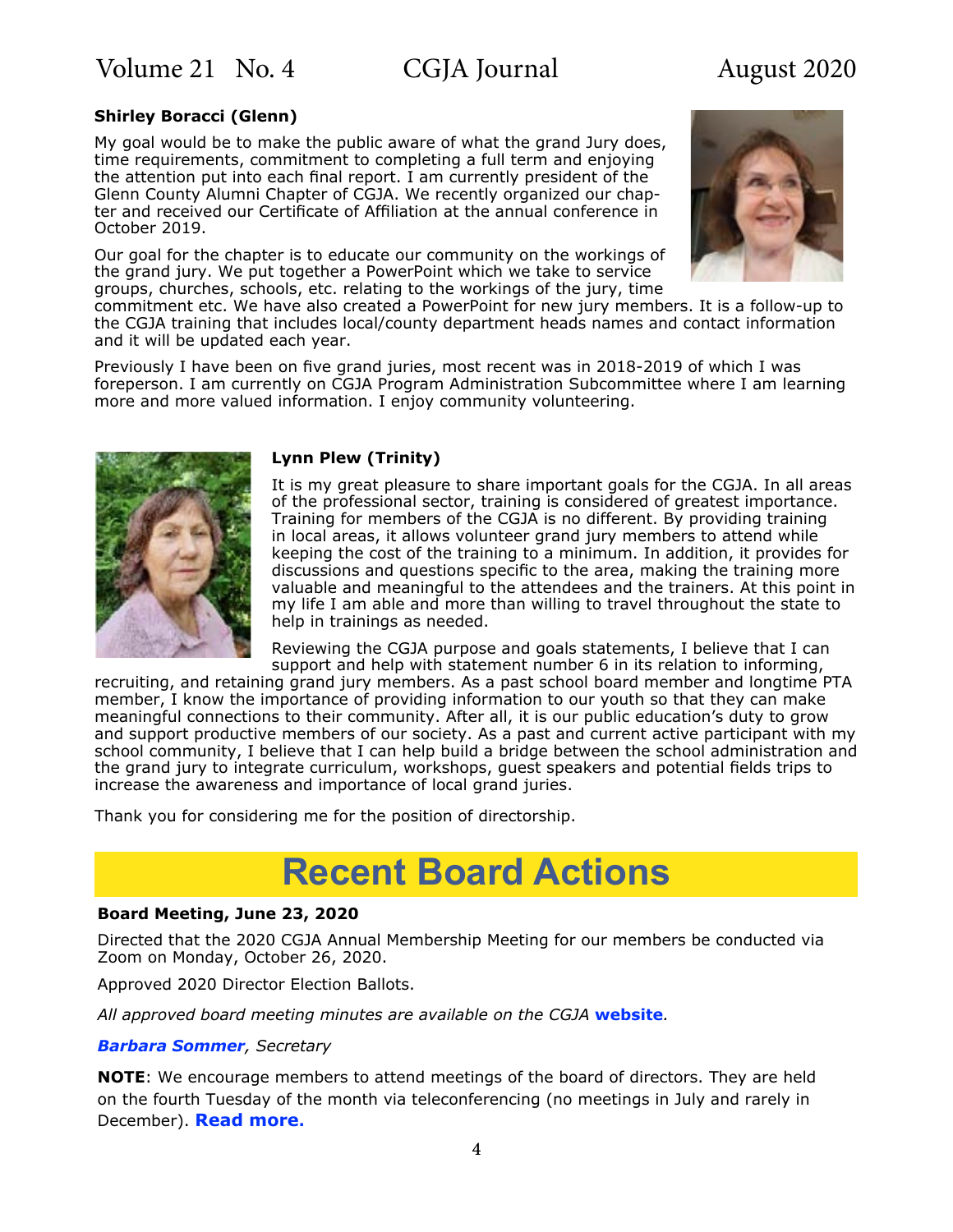## **Santa Cruz Judge's Grand Jury Rationale**

<span id="page-4-0"></span>*We all know that the Covid 19 pandemic has affected 2019-20 grand juries and is affecting the recruitment for the 2020-21 grand juries. The Hon. John Gallagher, supervising judge of the Santa Cruz County Grand Jury, takes these issues head-on in a media article asking citizens to apply to join the 2020-21 grand jury. We reprint the judge's article here. – Ed.*

#### **Guest Commentary: The [Santa Cruz County] grand jury needs you now more than ever**

We need the grand jury and the grand jury needs you. In this time of political polarization at all levels of government, the need for a neutral grand jury to investigate, report on government performance and offer solutions has never been greater. Despite the pandemic, the 2019- 20 Civil Grand Jury recently completed its term successfully. The grand jury completed 10 separate investigations, published reports to explain their work, and made specific findings and recommendations to improve both the quality of our government and the health and safety of all who live here.

The topics the grand jury chose to investigate were compelling, including: homelessness; the horrific fire risk the community faces and the questionable capability the community has to respond to catastrophic fires; the lack of adequate risk management tools in local government; and the loss of trust and accountability in the City of Santa Cruz governance, to name just a few of the investigations. Rather than giving up when the pandemic made completion of the grand jury's mission monumentally harder, the members of the grand jury rallied and used the technology of the virtual meeting world to finish their work. What is frequently not mentioned in considering the value of the grand jury system, is that more often than not the recommendations of the grand jury are accepted, and very real and significant improvements are made for everyone's benefit.

By statute the Superior Court is charged with empaneling the new grand jury, which normally begins serving its term on July 1. The pandemic has caused a delay in recruiting, interviewing and selecting the new grand jurors. This year the selection process will begin in September with virtual interviews taking the place of actual physical meetings in order to ensure the health and safety of everyone. The new grand jury is expected to be sworn in during the week of Oct. 5 and will serve a nine-month term rather than a full year. Grand juror training and the actual work of the next grand jury are likely to be completed in the virtual world of electronic communications to keep everyone safe. Travel impediments that oftentimes deterred members of the community with difficult commutes from serving won't be a problem in the virtual meeting world.

But the challenges the new grand jury will face are even greater than the 2019-20 grand jury faced, as the jurors will not have the full year term to work with and will not have the normal face-to-face meetings at which to bond and develop team work. Nevertheless, the incoming foreperson has been selected and has a core of experienced and dedicated returning grand jurors ready to get to work and bring the new grand jurors up to speed. Prior experience with virtual meeting technology and secure data-sharing for the grand jury members will be more important than ever, but refresher training will be available.

There are so many new challenges facing us today, not to mention just staying alive. But we will not be stopped from protecting our democracy and improving the operations of our government agencies. The work is essential and rewarding. Good people rise to ensure good government. We are good people. We need good grand jurors.

Please apply to join the 2020-21 grand jury.

We need you now more than ever.

SANTA CRUZ SENTINEL

by Judge John Gallagher, Grand jury supervising judge

July 26, 2020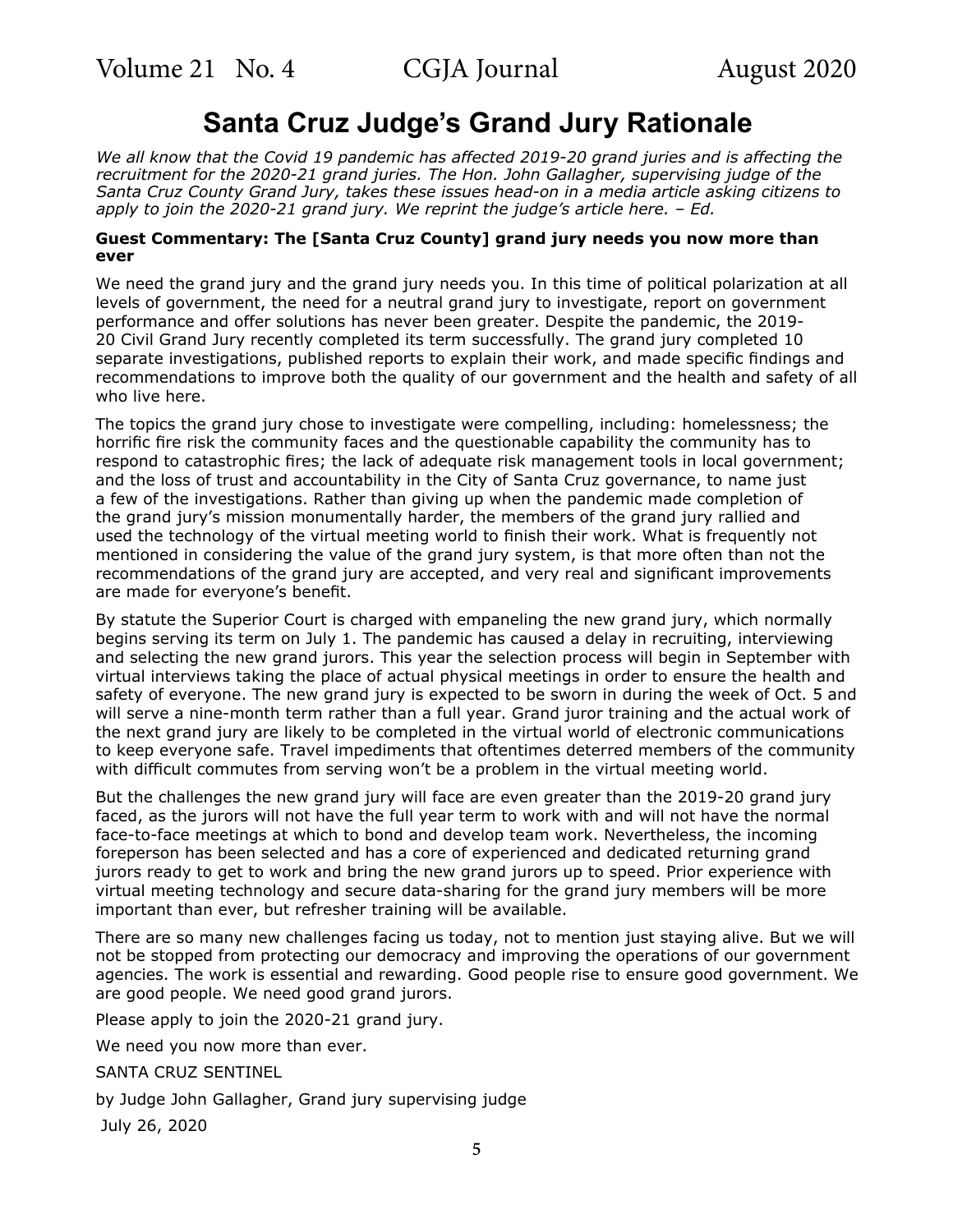# <span id="page-5-0"></span>**Update: Grand Jury and CGJA Training Status**

**by Marsha Caranci, Chair, Training Committee**

In the June *Journal* we provided information about how grand juries throughout the state have been dealing with the COVID-19 situation. This article updates that information and describes how CGJA's 2020 grand jury training season is shaping up – with the understanding that the situation is very dynamic and changes often.

Some of the 2019-2020 grand juries have posted their final reports on their websites. Others are still finishing up as they have had their terms extended, which allows additional time for the report review and release process.

We know of about a dozen 2020-2021 grand juries that have been sworn in and are starting to meet (some remotely using Zoom or other teleconference meeting tools). In those counties where the juries have had their terms extended, many will be impaneling the new jury sometime between now and December, and at least fifteen of the courts that have extended their juries will impanel new juries in January and convert to a calendar-year term.

CGJA is providing training for each county as requested this year – either in-person or remotely. The training will be over a much longer than usual training season, extending into 2021. So far, we have completed two in-person training seminars, one in Orange County and one in Monterey County (which included some of the jurors attending remotely). An in-person seminar is scheduled in Lassen County on August 6 and 7, and remote training (using Zoom) is set for seven other grand juries starting on August 10. We will be scheduling additional seminars as more new juries are sworn in.

We have also now scheduled our first two Foreperson and Pro Tem Workshops, which will be conducted remotely on August 27 and 28, and again on September 24 and 25. Go to our our *[website](https://cgja.org/training-general-information)* for registration information. We will add more workshops as needed.

Our first Report Writing Workshop will take place in September for a single county, and others will be scheduled throughout the rest of 2020 and into the spring of 2021, as needed.

Our training team has been meeting on Zoom and getting to know all the new trainers, who received their initial training to be CGJA trainers through a series of Zoom meetings. We believe that, with this experience, our training teams are ready to meet the individual training needs of each jury.

We appreciate all the county and court officials who have provided us updated status on a regular basis, and I especially want to thank all of our dedicated trainers who have shown their patience and willingness to be flexible in these unusual circumstances.



Letters *Send your thoughts or opinions on CGJA or grand jury matters to [editor@cgja.org](mailto:editor%40cgja.org?subject=)***.**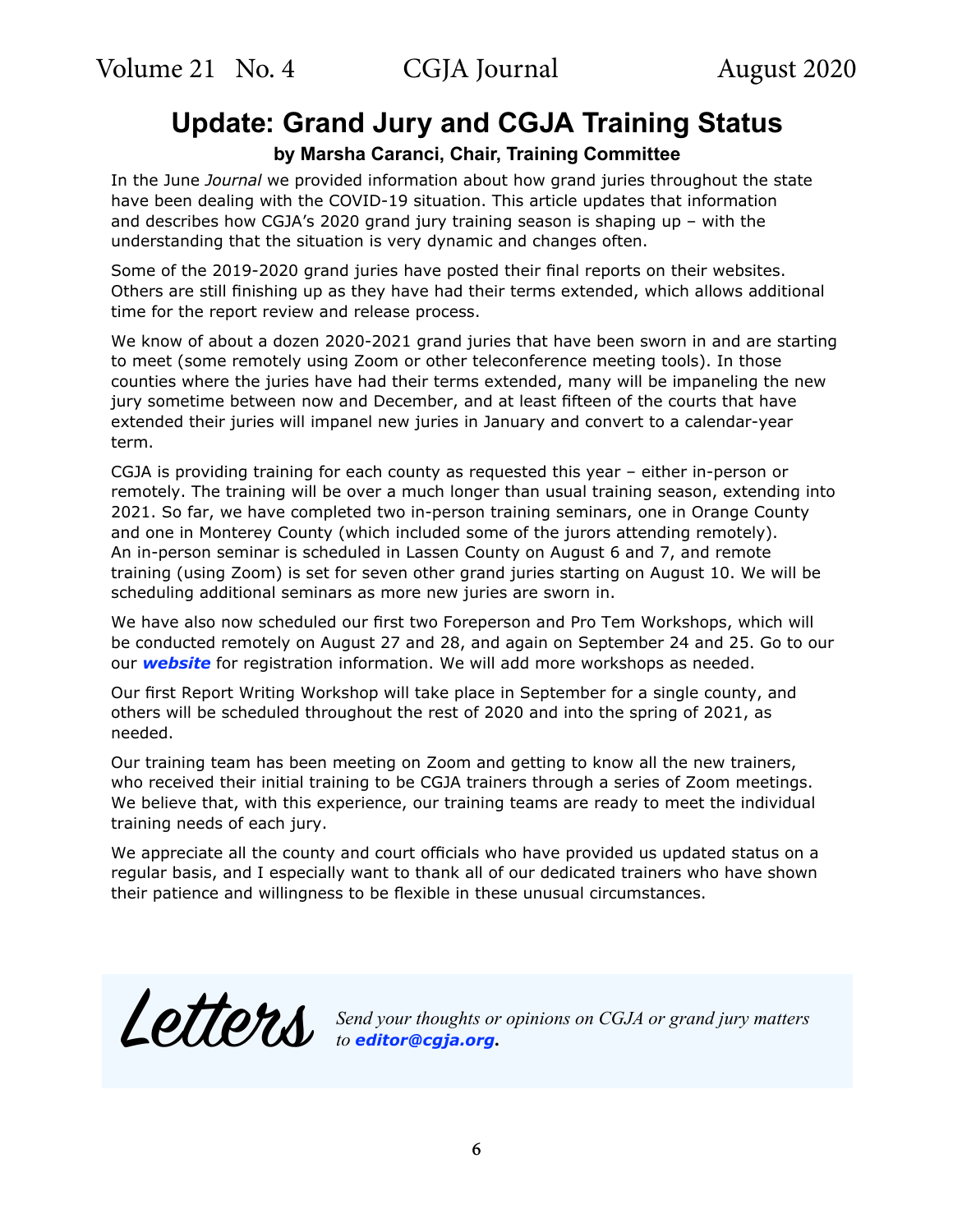## **Ronald Julian Miguel by Jerry Lewi**

<span id="page-6-0"></span>We have posted two articles on our news blog documenting the life of our beloved colleague, Ron Miguel, who passed away on June 28. He was 88.

Ron documented for us his beginning of training for grand jurors and for CGJA in the obituary we published in February 2019 about Sherry Chesny, the originator of our training program:

"Sherry started teaching with Bruce Olson, who was then contracting with a number of counties to do grand juror training. She worked with him from 1989 to 1993. About



1994, there was a two-day grand jury training session held in Yuba City that was organized by a former juror, Al Alamaro. In 1996, I went to Yuba. Well over 100 jurors in one big room listened to a series of lectures for two days – hardly any interaction.

"After it was over, Sherry asked me to help teach there, and I did so with her in '97 and '98 – she doing Interviewing, I doing Investigation and sometimes trading off. Several of us were CGJA members, and by '99 we felt this should be a CGJA-sponsored program. Sherry became the first chair of our committee."

As one of our original trainers, Ron managed the Investigations presentation and remained its lead trainer until recently.

He contributed much more. He mentored and supported all trainers with his presentation skills and extensive knowledge of the California grand jury system. One of his favorite sayings – and he had many – was that as a presenter you, "Owned the room," meaning you controlled how the material was presented and discussed. And he asked new trainers, "What is the subject of your grand juror training?" When they responded, "Investigations," "Grand Jury Law," or "Grand Jury Reports," he retorted NO: "Your subject is the grand jury. You have to know everything."

Ron served on the CGJA Board of Directors from 1998 to 2000 and received the Angelo Rolando Service Award in 2006.

But grand juror training was his passion. For more than 20 years, all grand juror trainers benefited from his passion, knowledge, and expertise – that will live on.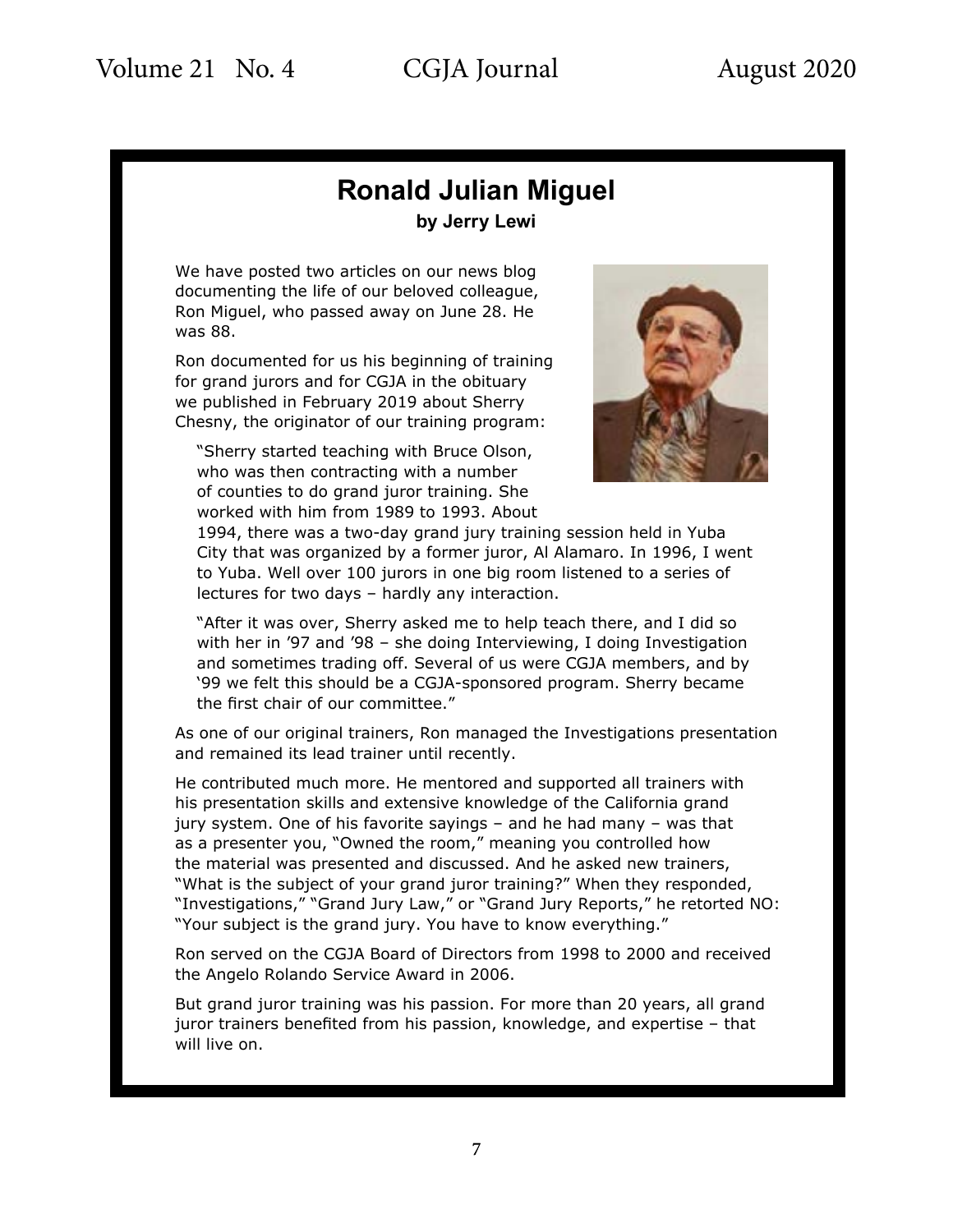# <span id="page-7-0"></span>Ask the Trainer by Marsha Caranci, CGJA Training Chair



This regular column allows the CGJA training team to share with *Journal* readers our responses to questions we receive from grand jurors. Please remember: You may not take any response as legal advice; and you should contact your local legal advisor to answer any question that might divulge confidential information.

Please submit your questions to me at *cgjatraining@cgja.org*. Our response to your edited or redacted question might appear in a future edition of the *Journal*.

#### **Q. Our final reports have been released, but our grand jury's term has been extended until a new jury can be sworn in. What activities should we be doing, if any?**

**A.** Each grand jury is required to issue only one grand jury report each year, dealing with some aspect of county government. If your jury has done that, there is nothing more you are required to do. But a jury with an extended term might want to make use of the additional time by continuing to do a limited range of work.

If you wish, and if there's enough time left in your extended term, the jury could issue a "continuity report," which analyses the responses you have received to the reports you issued this term. (See Tab 1, section IV D, Continuity, in our CGJA Training Manual for more on this kind of report.) Or the jury could take up a special project, such as thoroughly reviewing and updating your procedures manual, developing or improving your local orientation program, or even cleaning the grand jury room.

Members of the public may be unaware that a jury's term has been extended. If your jury receives a complaint during the extension period, and you decide not to address it, we suggest you send an acknowledgement letter explaining that the complaint will be forwarded to the next jury and providing the impanelment date. If you wish, your jury could conduct some research about the complaint, or even interview the complainant, and pass your information on to the next grand jury.

### **Q. What are forepersons required (or able) to do during the 45-day period during which they must remain available to answer questions about our reports?**

**A.** Penal Code section 933(a) states in part: "For 45 days after the end of the term, the foreperson and his or her designees shall, upon reasonable notice, be available to clarify the recommendations of the report." This obligation is the only provision of law that explicitly requires or allows a member of a grand jury to discuss a grand jury's recommendations. Any request for clarification will probably come from the investigated entity, but since the section doesn't limit who might ask for clarification, it appears that anyone can ask.

This section does not state exactly what information the foreperson or the designees may reveal when "clarifying" the recommendations. But the general rule is that a juror may not reveal any of the evidence gathered during an investigation (PC §921.4) except through the grand jury's report — and the willful disclosure of evidence is a misdemeanor. Section 933(a) does not exempt the foreperson or designees from this confidentiality provision.

In short, the foreperson or designee may clarify the recommendations (but not any other part of the report), but should not cite any evidence or other information that is not contained in the report.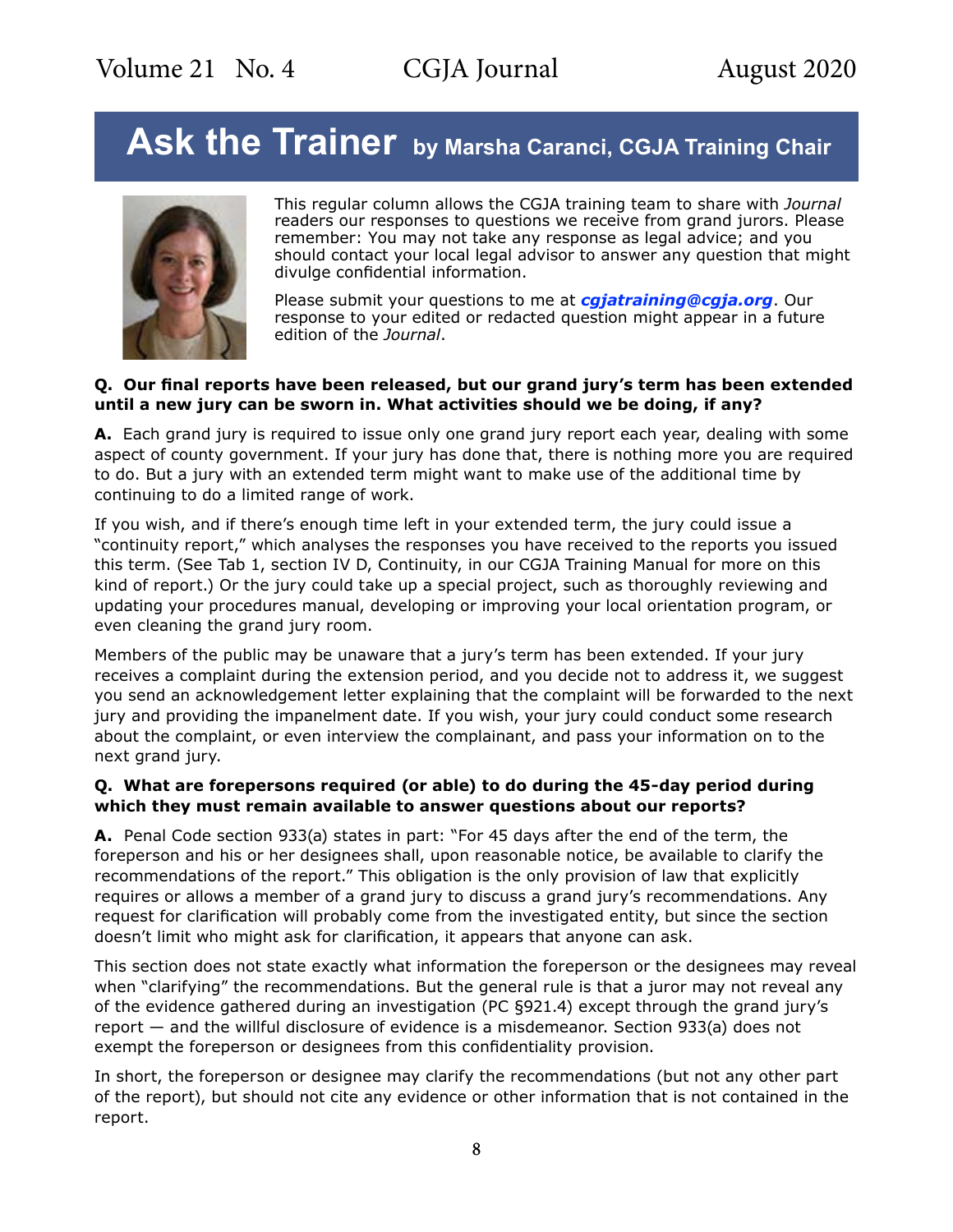# **New Members**

<span id="page-8-0"></span>From January 1 through July 31 this year, 32 former grand jurors, grand jurors and grand jury legal advisors have become new regular (voting) members of CGJA.

We heartily welcome them.

Jim Ragan, Chair,

Membership and Chapter Relations Committee





| New member         | County         |
|--------------------|----------------|
| Carolyn Kelly      | Madera         |
| Angeleke Levy      | Monterey       |
| Steven Loreus      | Humboldt       |
| Rose Marie Mankoff | Kern           |
| Brenda McHenry     | Calaveras      |
| <b>Bob Morse</b>   | Humboldt       |
| Lester Perpall     | Mono           |
| Lynn Pidal         | San Bernardino |
| Wanda Shaffer      | Orange         |
| Marty Spitz        | Napa           |
| Joanie Stevens     | Mendocino      |
| Darlyne Swenson    | Fresno         |
| Kathleen Wilburn   | Ventura        |

Until a few years ago, publishing the names of new members was a regular feature of the *Journal*. It was a good feature, and we have restored it. From now on, each *Journal* edition will publish the names of people who have joined since the last edition.